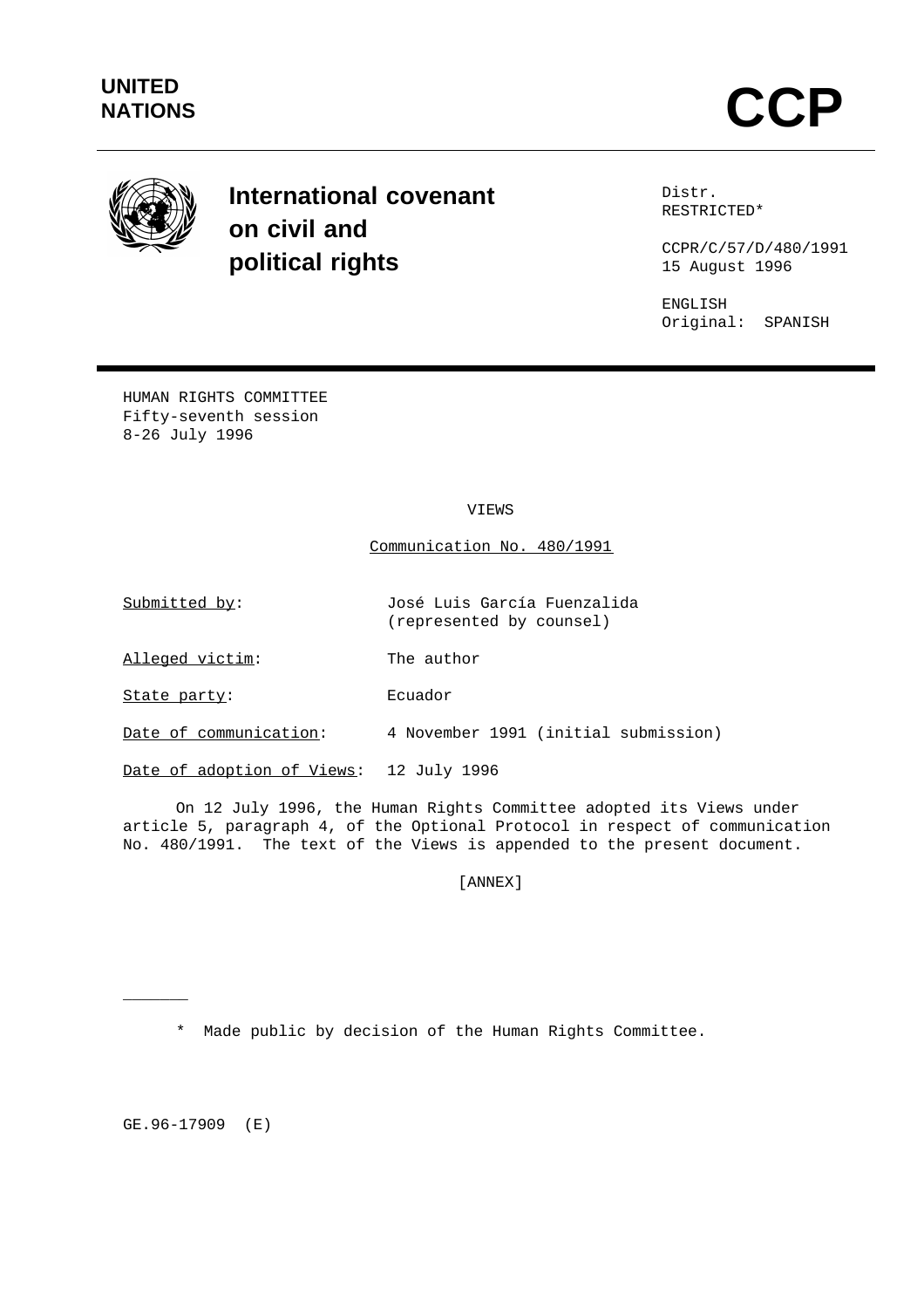#### ANNEX

# Views of the Human Rights Committee under article 5, paragraph 4, of the Optional Protocol to the International Covenant on Civil and Political Rights - fifty-seventh session

#### concerning

#### Communication No. 480/1991\*

Submitted by: José Luis García Fuenzalida [represented by counsel]

Victim: The author

 $\mathcal{L}$ 

State party: Ecuador

Date of communication: 4 November 1991 [date of initial letter]

Date of decision on admissibility: 15 March 1995

The Human Rights Committee, established under article 28 of the International Covenant on Civil and Political Rights,

Meeting on 12 July 1996,

Having concluded its consideration of communication No. 480/1991, submitted to the Committee by Mr. José Luis García Fuenzalida under the Optional Protocol to the International Covenant on Civil and Political Rights,

Having taken into account all written information made available to it by the author of the communication, his counsel and the State party,

Adopts the following:

Views under article 5, paragraph 4, of the Optional Protocol

1. The author of the communication is José Luis García Fuenzalida, a Chilean citizen, currently residing in Quito, Ecuador. At the time of submission of the communication, he was imprisoned at the Cárcel No. 2 in Quito. He claims to be a victim of violations by Ecuador of articles 3, 7, 9 and 14 of the International Covenant on Civil and Political Rights. He is represented by the Ecumenical Human Rights Commission, a non-governmental organizations in Ecuador.

<sup>\*</sup> In accordance with rule 85 of the Committee's rules of procedure, Mr. Julio Prado Vallejo did not take part in the approval of the Committee's Views.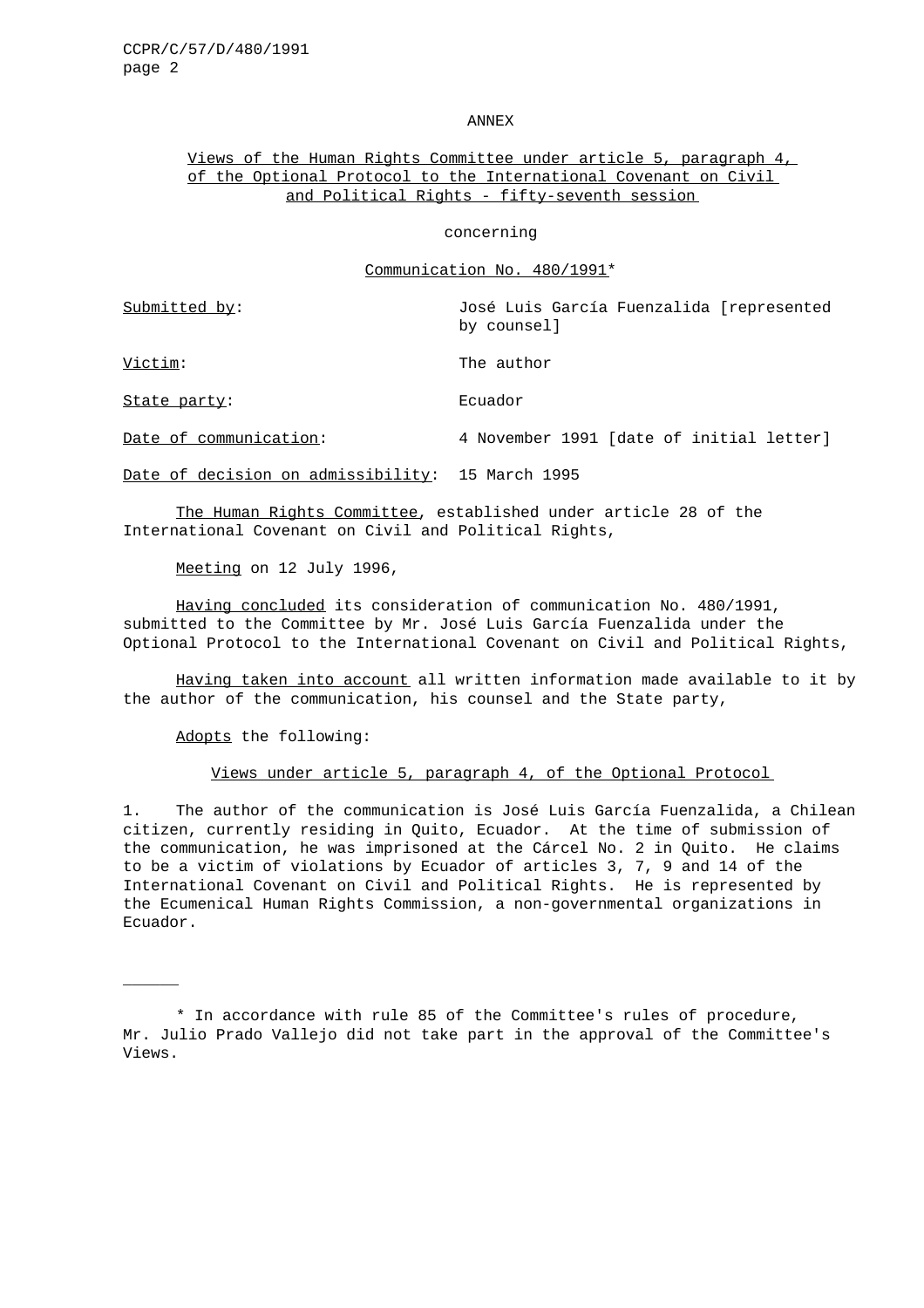CCPR/C/57/D/480/1991 page 3

The facts as submitted by the author

2.1 The author is a hairdresser by profession. He was detained on 5 July 1989 and charged two days later with the rape, on 5 May 1989, of one D. K., a United States Peace Corps volunteer. He claims to be innocent and argues that he has never had sexual relations with any woman. The author was tried by the Tribunal Cuarto de Pichincha. On 11 April 1991, he was found guilty as charged and sentenced, on 30 April 1991, to eight years' imprisonment. On 2 May 1991, the author appealed to the Superior Court, demanding the nullity and cassation of the judgement. The request for nullity was rejected by the court and the appeal on cassation was not resolved within the period of 30 days established by law. After waiting for two years and six months for a decision by the Court of Cassation, the author withdrew his appeal on cassation in exchange for his release. He was released on parole in October 1994.

2.2 With regard to his arrest, the author states that on 5 July 1989, at approximately 7 p.m., he was detained by police officers, thrown on to the floor of a vehicle and blindfolded. From the submission it is not clear whether an arrest warrant had been issued. The author apparently did not know the reason for his arrest and initially supposed it was in connection with drugs. It was not until two days later that he learned about the alleged rape. He was interrogated regarding his whereabouts on the day of the rape. He claims to have been subjected to serious ill-treatment, including being left shackled to a bed overnight. It is also alleged that, in contravention of Ecuadorian law and practice, samples of his blood and hair were taken.

2.3 It is alleged that during the evening of 6 July 1989, the author was blindfolded and that a brine solution was poured into his eyes and nostrils. The author alleges that at some point of the interrogation the blindfold fell from his eyes and he was able to identify an officer who the author claims had a grudge against him from a prior detention on suspicion of murdering a homosexual friend.

2.4 That same evening, he was taken to the Criminal Investigation Department of Pichincha (SIC-P), where he was subjected to death threats until he consented to sign an incriminatory statement. However, it is clear from the judgement that the author, during his trial, denied both the charges and the voluntariness of the statement. The judgement reflects that the author made before the judge a long and detailed statement of the facts concerning his detention and confession under duress.

2.5 The author claims that he learned of the facts of the rape only when charges were read to him on 7 July 1989, just before he was put on an identification parade in which the victim identified him. The author further alleges that, before he was put on the identification parade, he was taken to his house to shower, shave and dress, as instructed by the police. The author also claims that the police took several pieces of underwear from his house, which were then used as evidence against him, despite the testimony by a witness, MC. M.P., that they belonged to her.

2.6 Finally, the author alleges that on Saturday, 8 July 1989, he was shot in the leg by a police officer in what the police claimed was an attempt to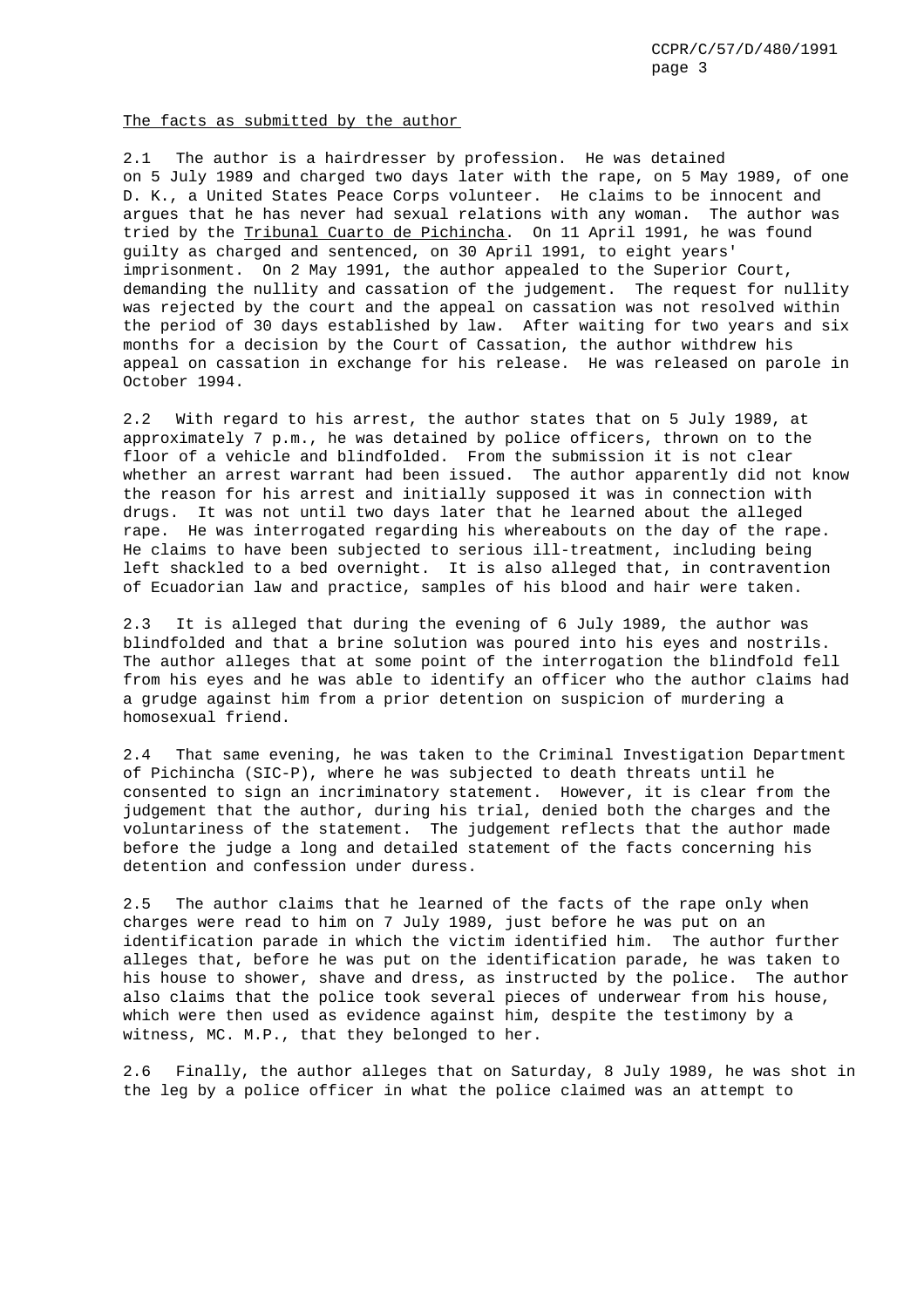CCPR/C/57/D/480/1991 page 4

escape and the author claims was a set-up. He was hospitalized with leg injuries, and the author claims that the psychological torture continued while he was in the hospital. An affidavit given during the trial by a member of the Ecuadorian Human Rights Commission who visited the author in the hospital states: "I was able to see that there were two wounds on one of his legs caused by a bullet. I also saw several cigarette burns on his chest and hand". This same person further states in the affidavit: "I talked to a patient who was in the bed next to Mr. García's and asked him whether it was true that a police officer had been harassing Mr. García. He replied that he had indeed heard that person (the police officer) threaten Mr. García".

2.7 The case for the prosecution was that, during the night of 5 May 1989, D. K. was abducted by an assailant and forced into a car. The victim was kept on the floor of the car and repeatedly sexually assaulted. Finally, the victim was thrown out of the car and left on the roadside. The victim reported the incident to the Consulate of the United States of America, which reported it to the police. During the trial the police claimed that they had found the victim's underwear in the author's house.

2.8 As to the exhaustion of domestic remedies in respect of the physical abuse to which the author was allegedly subjected, it is stated that a lawyer filed a complaint against the police officers on the author's behalf. There is no further information concerning the status of the investigation of the complaint.

### The complaint

3.1 The author claims to be the victim of a violation of article 3 in conjunction with article 26, owing to the difficulties he encountered in retaining a lawyer, allegedly because of his homosexuality.

3.2 The author also claims to have suffered repeated violations of article 7, because he was subjected to torture and ill-treatment following his arrest. This was corroborated during the trial by a member of the Ecuadorian Ecumenical Human Rights Commission.

3.3 The author further claims a violation of article 9, because he was subjected to arbitrary arrest and detention, since he claims that he was not involved in the rape.

3.4 The author further claims that his trial was unfair and in violation of article 14 of the Covenant. In this respect, counsel contends that the accused was convicted notwithstanding the contradictory evidence contained in the statement given by the victim herself, who described her assailant as being very tall and having a pock-marked face. The author, whom the victim identified, is short, measuring only 1.50 metres, and has no pock-marks on his face.

3.5 The author also claims that - in view of the submission by the victim of a laboratory report on samples (blood and semen) taken from her and samples of blood and hair taken from him against his will and showing the existence of an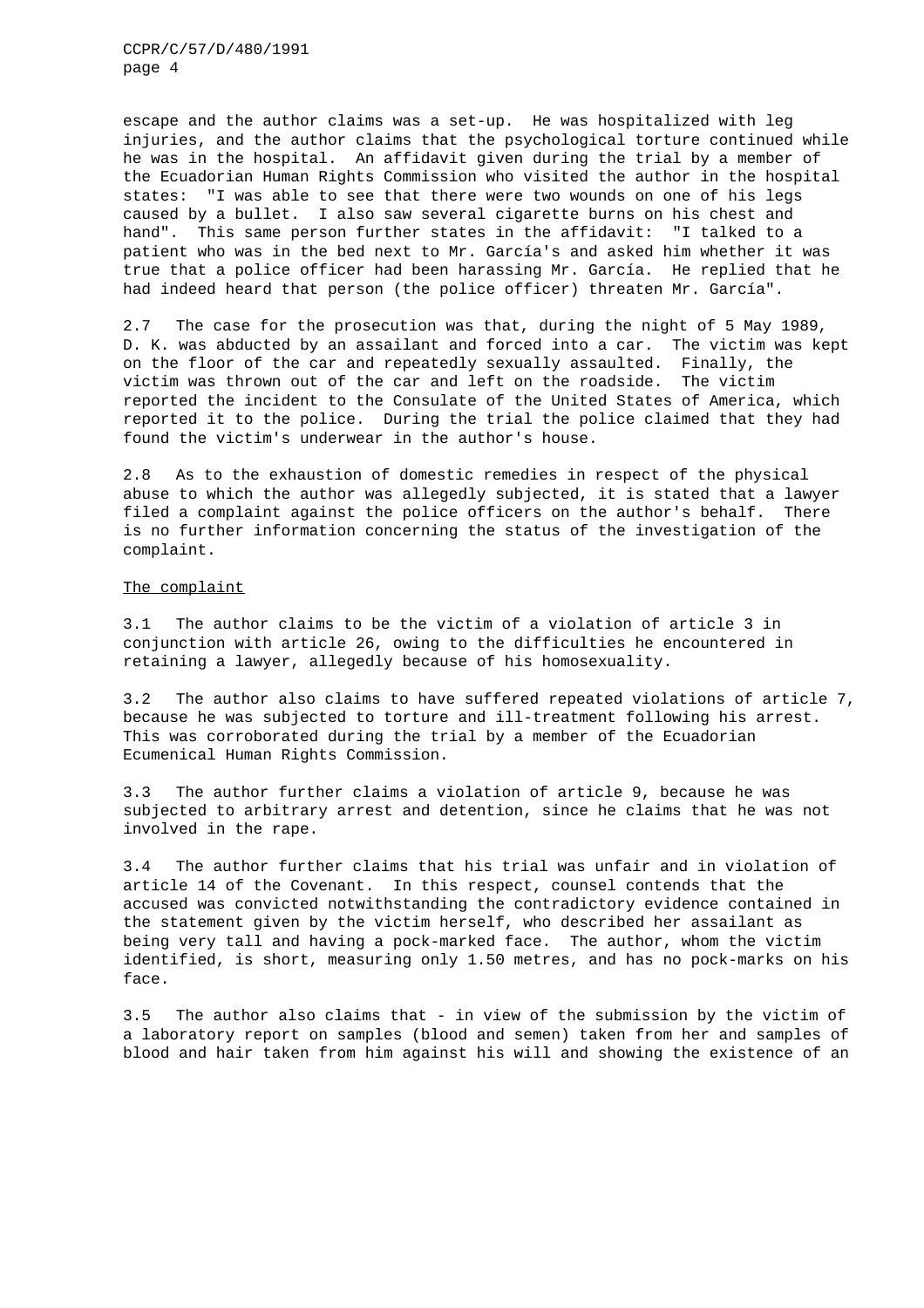enzyme which the author does not have in his blood - he requested the court to order an examination of his own blood and semen, a request which the court denied.

3.6 Moreover, the author complains about the delays in the judicial proceedings, in particular the fact that his appeal on cassation had not been dealt with in the period provided for by law, and that, after more than two and a half years of waiting for the decision of the Court of Cassation, he had finally had to abandon this recourse in order to obtain his release on parole.

# The Committee's decision on admissibility

4. On 26 August 1992, the communication was transmitted to the State party, which was requested to submit to the Committee information and observations in respect of the question of admissibility of the communication. Despite two reminders sent on 10 May 1993 and 9 December 1994, no submission had been received from the State party.

5.1 Before considering any claims contained in a communication, the Human Rights Committee must, in accordance with rule 87 of its rules of procedure, decide whether or not it is admissible under the Optional Protocol to the Covenant.

5.2 The Committee ascertained, as required under article 5, paragraph 2 (a), of the Optional Protocol, that the same matter had not been examined under another procedure of international investigation or settlement.

5.3 The Committee noted with concern the absence of cooperation from the State party, despite the two reminders addressed to it. On the basis of the information before it, the Committee found that it was not precluded from considering the communication under article 5, paragraph 2 (b), of the Optional Protocol.

5.4 The Committee considered that the author had not substantiated, for purposes of admissibility, that he had been unequally treated owing to his homosexuality and that this had been the cause of his difficulty in retaining a lawyer. This part of the communication was therefore declared inadmissible under article 2 of the Optional Protocol.

5.5 With respect to the author's complaint that he had been subjected to torture and ill-treatment, in violation of article 7 of the Covenant, as attested to by a member of the Ecuadorian Ecumenical Human Rights Commission during the trial, the Committee found that the facts as submitted by the author, which had not been contested by the State party, might raise issues under both articles 7 and 10 of the Covenant. In the absence of any cooperation from the State party, the Committee found that the author's claims were substantiated, for the purposes of admissibility.

5.6 With regard to the allegations that the author had been subjected to arbitrary detention in violation of article 9 of the Covenant, the Committee found that the facts as submitted were substantiated, for the purposes of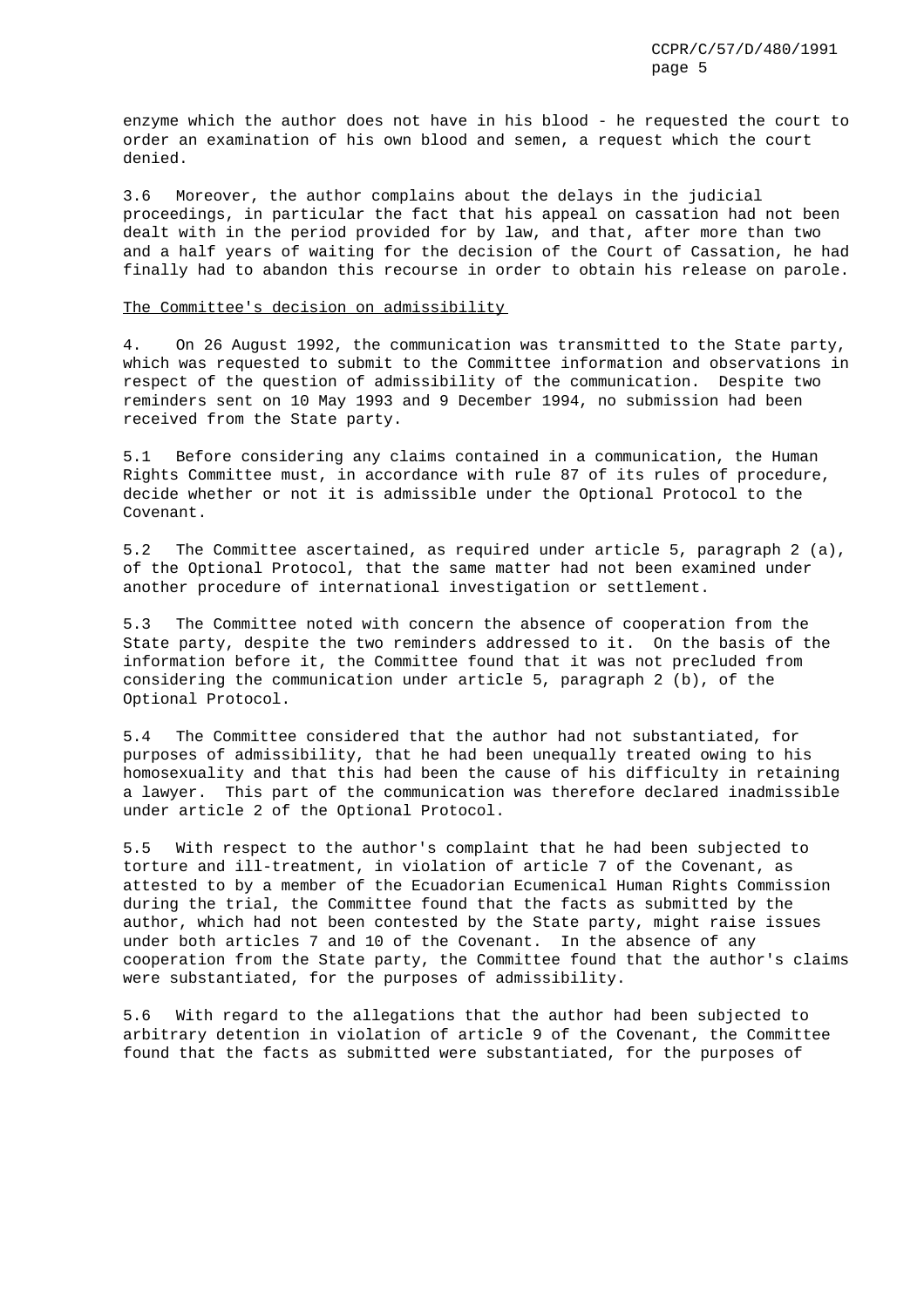admissibility, and should accordingly be considered on their merits, especially with regard to the warrant of arrest and the moment at which the author was informed of the reasons for his arrest.

5.7 In respect of the author's allegations that the evidence in his case was not properly evaluated by the Court, the Committee referred to its prior jurisprudence and reiterated that it was generally for the appellate courts of States parties to the Covenant to evaluate facts and evidence in a particular case. Accordingly, this part of the communication was declared inadmissible as being incompatible with the provisions of the Covenant, pursuant to article 3 of the Optional Protocol.

5.8 The author also submitted information concerning the procedures at the trial and the delays of over two and a half years encountered in the appeal on cassation, which, the Committee found, raised issues under article 14 of the Covenant to be examined on the merits.

6. On 15 March 1995, the Human Rights Committee decided that the communication was admissible and that the State party and the author should be requested to submit copies of the arrest warrant and of any relevant resolutions and judgements in the case, as well as medical reports and information about investigations into the alleged physical abuse of Mr. García.

Observations by the State party about the merits of the case and comments thereon by the author

7.1 The State party, on 18 October 1995, submitted to the Committee some documents relating to the case, without submitting a reply to the author's communication.

7.2 From the police report, it appears that the police give a version of the facts concerning torture and ill-treatment which differed from the author's version. The State party explains that it was unable to question the accused police officer because he is no longer in the police force and it has been impossible to locate him.

7.3 The judgement against the author reveals that the judge believed the police version and minimized the importance of the statement made by a nun who visited the author in the hospital, the content of which is referred to in paragraph 2.6 of these Views.

7.4 With regard to Mr. García's leg wound, the State party insists that the shot was fired in connection with an escape attempt:

"With regard to the wound suffered by the detainee, it is noted that during an investigation carried out on Saturday, 8 July, in Bosmediano street, where the other person involved allegedly lived, he took advantage of the inattention of the officers guarding him to make a sudden and precipitate escape; the persons responsible for the detainee shouted after him and then fired shots, one of which hit him, causing a fracture of the left femur, as a result of which he was taken to the Eugenio Espejo hospital for medical treatment; the wound was never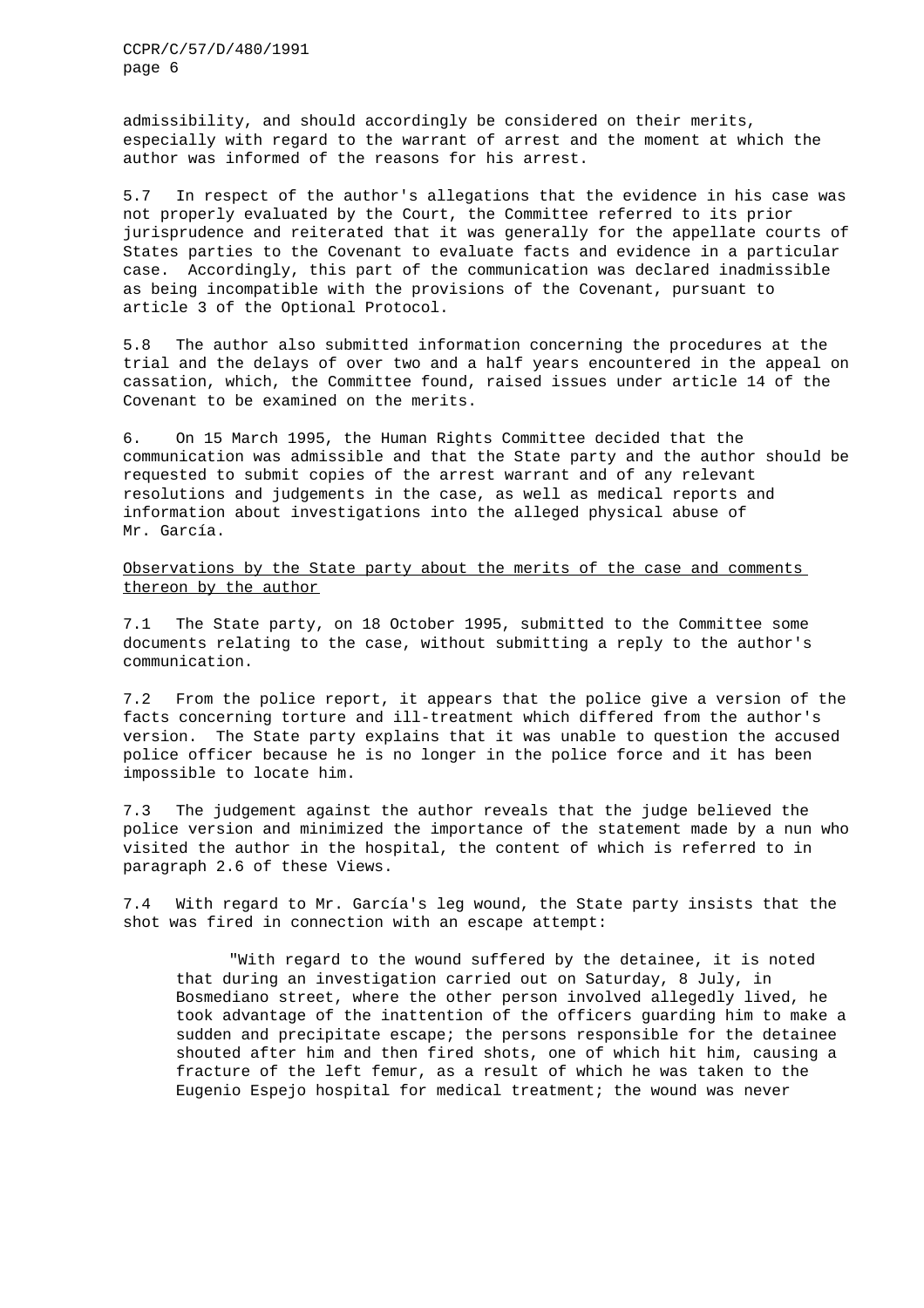inflicted in the offices of the former criminal investigation service of Pichincha; it is also noted that there is a statement signed in the presence of Dr. Hilda María Argüello L., second prosecutor in the Pichincha criminal court, on this incident."

The documents submitted by the State party do not indicate that the court conducted any investigation whatsoever into the circumstances in which Mr. García was wounded, such as, for example, questioning the witnesses who, according to the police, saw the author attempt to escape.

7.5 The State party also submitted the text of report No. 4271-SICP of 8 July 1989, drawn up by Claudio Guerra; the report shows that Mr. García was arrested on Thursday, 6 July 1989, at 10 a.m. by police officers on the basis of previous investigations, and that the police confiscated a woman's undergarment, identified as belonging to Miss D. K., in Mr. García's home. A copy of a statement by Mr. García, dated 7 July 1989, admitting to having committed the rape and to having taken Miss K's undergarment, and of another statement dated 9 July 1989 admitting his attempt to escape, have been submitted, both statements having been made before Dr. Hilda Argüello, second prosecutor of the Pichincha criminal court. A copy of a note dated 8 July 1989 by officer 06 is also attached, describing the escape attempt and indicating that other witnesses can confirm the facts, in particular that shots had first been fired in the air before the fleeing defendant was wounded. A copy of the statement by Miss D. K., dated 7 July 1989, has been submitted regarding the identification parade organized on 6 July 1989 in which she immediately identified Mr. García among a group of 10 men, and was absolutely sure that the man in front of her was indeed the man who had raped her. A medical report on Mr. García's hospitalization is also included. Another attached police report states that, prior to the investigation, some photographs were sent to Miss K., but the photograph of Mr. García was first sent by facsimile, and Miss K. stated in a telephone conversation from the United States that "This looks the most like him of any of the photographs I have seen".

7.6 It is noted that Mr. García was released on parole on 5 October 1994 and was required to report to the prison centre every week. Mr. García has not done so, and it has not been possible to locate him, since he is not residing at his last address.

7.7 The State party submitted documents indicating that Mr. García was arrested on 6 July 1989 to be investigated for the crime of rape, committed against Miss D. K., a United States national, on 5 May 1989. The register of aliens shows that Mr. García was married to an Ecuadorian woman. The State party has not sent the texts of the arrest warrant for Mr. García or of the judgements.

8.1 In a letter of 29 December 1995 the Ecumenical Human Rights Commission, which is representing Mr. García, refers to a statement made by the author in the presence of the judge in 1989 in which he maintains that he is innocent, denies having tried to escape and accuses officer 06 of having fired at him in an interrogation room, after first placing a handkerchief on his leg. He maintains that his confession was obtained by means of torture. This statement is found in the record of proceedings.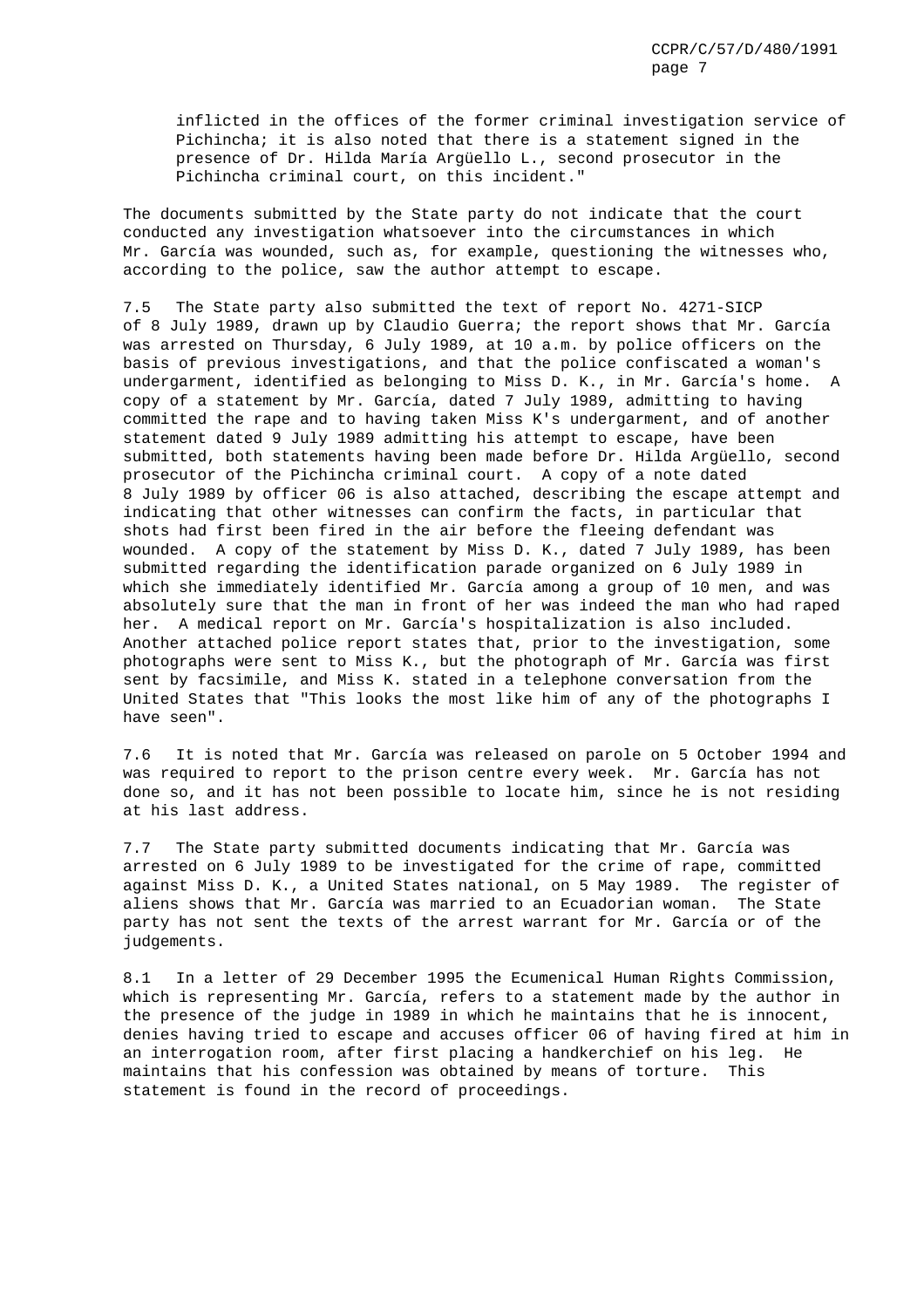CCPR/C/57/D/480/1991 page 8

8.2 It is argued that if the police force itself is responsible for carrying out an investigation of a complaint like Mr. García's, the notorious esprit de corps of the force gives rise to lies, and the police are always vindicated in the end so as to avoid penalties.

# On the merits of the case

9.1. The Committee has considered the communication in the light of all the information, materials and legal documents submitted by the parties. The conclusions it has reached are based on the following considerations.

9.2 With regard to the arrest and imprisonment of Mr. García, the Committee has considered the documents submitted by the State party, which do not show that the arrest was illegal or arbitrary or that Mr. García had not been informed of the reasons for his arrest. Consequently, the Committee cannot make a determination on the alleged violation of article 9 of the Covenant.

9.3 With regard to the allegations of ill-treatment perpetrated by a police officer, the Committee observes that they were submitted by the author to the Cuarto de Pichincha criminal court, which rejected them, as is shown by the judgement of 30 April 1991. In principle, it is not for the Committee to question the evaluation of the evidence made by national courts, unless that evaluation was manifestly arbitrary or constituted a denial of justice. The materials made available to the Committee by the author do not demonstrate the existence of such shortcomings in the procedure followed before the courts.

9.4 The file does not, however, reveal any evidence that the incident in which the author suffered a bullet wound was investigated by the court. The accompanying medical report neither states nor suggests how the wound might have occurred. Given the information submitted by the author and the lack of investigation of the serious incident in which the author was wounded, the Committee concludes that there has been a violation of articles 7 and 10 of the Covenant.

9.5 With regard to the trial in the court of first instance, the Committee finds it regrettable that the State party has not submitted detailed observations about the author's allegations that the trial was not impartial. The Committee has considered the legal decisions and the text of the judgement dated 30 April 1991, especially the court's refusal to order expert testimony of crucial importance to the case, and concludes that this refusal constitutes a violation of article 14, paragraphs 3 (e) and 5, of the Covenant.

9.6 With regard to the information submitted by the author concerning delays in the judicial proceedings, in particular the fact that his appeal was not dealt with in the period provided for by law, and that, after waiting more than two and a half years for a decision on his appeal, he had to abandon this recourse in order to obtain conditional release, the Committee notes that the State party has not offered any explanation or sent copies of the relevant decisions. Referring to its prior jurisprudence, the Committee reiterates that, in accordance with article 14, paragraph 3 (c), of the Covenant, the State party has to ensure that there is no undue delay in the proceedings. The State party has not submitted any information that would justify the delays. The Committee concludes that there has been a violation of